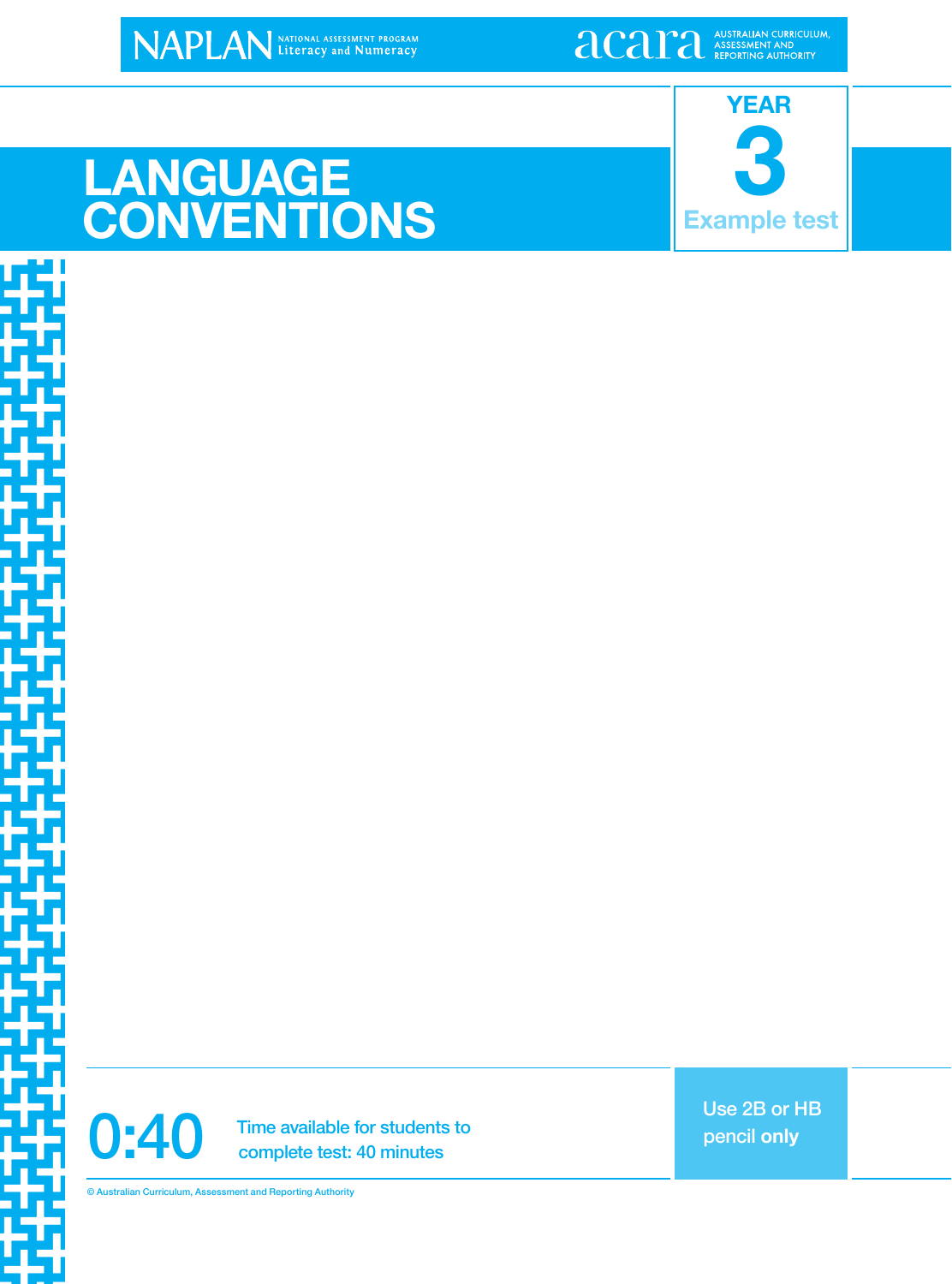|                | <b>PRACTICE QUESTIONS</b>                                                                                              |                                               |  |  |  |
|----------------|------------------------------------------------------------------------------------------------------------------------|-----------------------------------------------|--|--|--|
|                | The spelling mistake in this sentence has been circled.<br>Write the correct spelling for the circled word in the box. |                                               |  |  |  |
| <b>P1</b>      | We went to (scool)                                                                                                     | P <sub>1</sub>                                |  |  |  |
|                | This sentence has one word that is incorrect.<br>Write the correct spelling of the word in the box.                    |                                               |  |  |  |
| P <sub>2</sub> | We bought fresh bred.                                                                                                  | P <sub>2</sub>                                |  |  |  |
|                | Shade one bubble to show your answer.                                                                                  |                                               |  |  |  |
| <b>P3</b>      | Which word correctly completes the sentence?<br>Do you have<br>pet?                                                    |                                               |  |  |  |
|                | if<br>he<br>a                                                                                                          | she                                           |  |  |  |
| P4             | Read the text Cats and dogs. The text has a gap.<br>Choose the correct word or words to fill the gap.                  |                                               |  |  |  |
|                | Cats and dogs                                                                                                          |                                               |  |  |  |
|                | Some people like cats<br><b>P4</b><br>they like dogs.                                                                  | more<br>more best<br>more than<br>more better |  |  |  |
| © ACARA        |                                                                                                                        |                                               |  |  |  |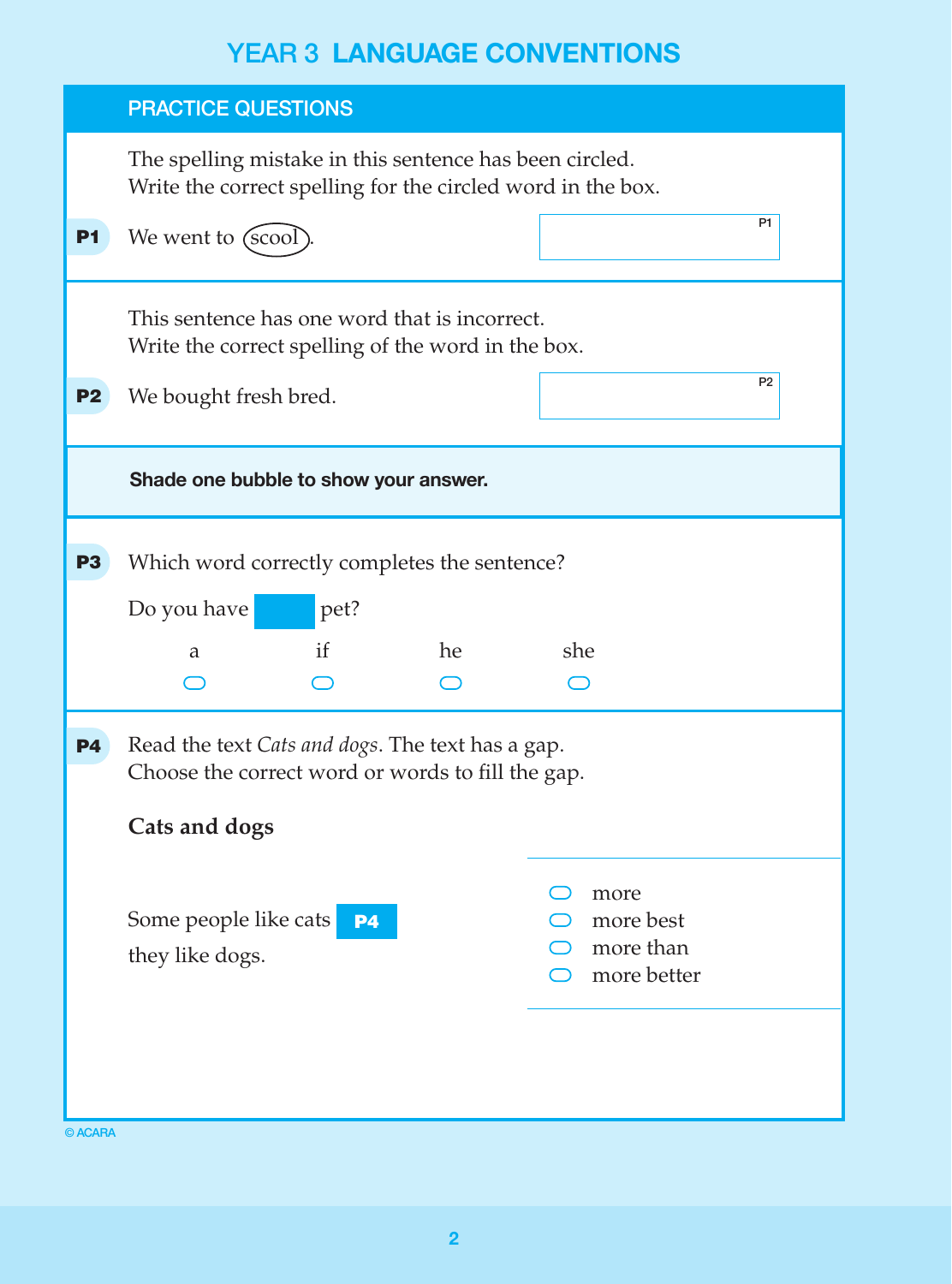|             | Read the text Kookaburra.<br>The spelling mistakes have been circled.<br>Write the correct spelling for each circled word in the box. |                |
|-------------|---------------------------------------------------------------------------------------------------------------------------------------|----------------|
|             | Kookaburra                                                                                                                            |                |
|             | Here is a kookaburra.                                                                                                                 |                |
|             | It has a sharp (beek)                                                                                                                 | 1              |
| $\mathbf 2$ | It has (broun) wings.                                                                                                                 | $\overline{2}$ |
| 3           | It has long (tayl) feathers.                                                                                                          | 3              |
|             | The spelling mistakes in these sentences have been circled.<br>Write the correct spelling for each circled word in the box.           |                |
|             | The baby was crying (becos) he<br>was hungry.                                                                                         | 4              |
| 5           | My sister (gos) to dance classes.                                                                                                     | 5              |
| 6           | The sheep ran to her baby (lam).                                                                                                      | 6              |
| 7           | Bees are (insecs) that fly.                                                                                                           | 7              |
|             |                                                                                                                                       | © ACARA        |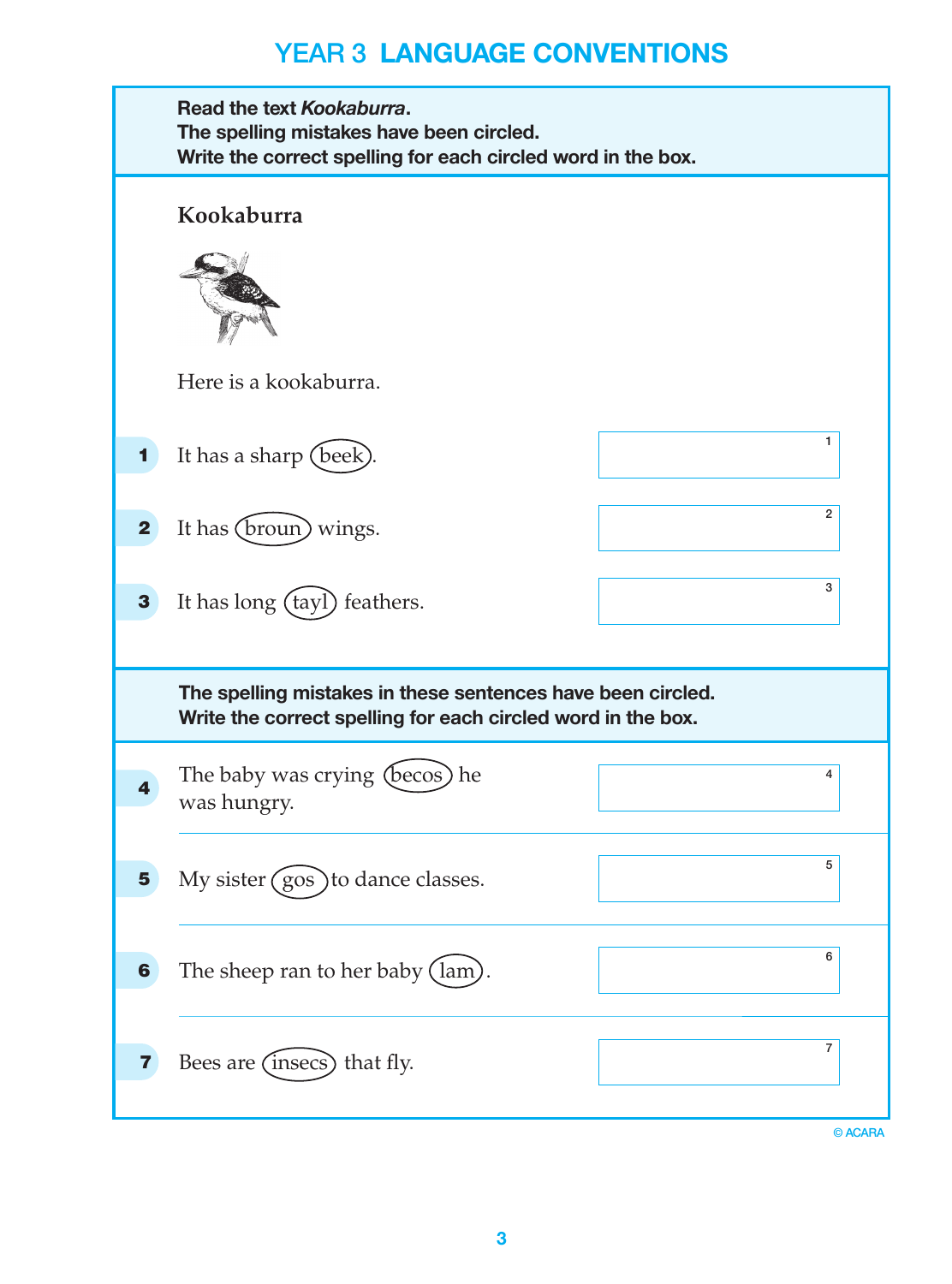|    |                              | The spelling mistakes in these sentences have been circled.<br>Write the correct spelling for each circled word in the box.                             |       |    |
|----|------------------------------|---------------------------------------------------------------------------------------------------------------------------------------------------------|-------|----|
| 8  |                              | The lions were (roring) loudly.                                                                                                                         |       | 8  |
| 9  |                              | Uluru is a (famus) place in Australia.                                                                                                                  |       | 9  |
| 10 | Did you (notis) the red car? |                                                                                                                                                         |       | 10 |
| 11 |                              | I can see my face in the (mirra)                                                                                                                        |       | 11 |
| 12 | Rain can cause a (flud)      |                                                                                                                                                         |       | 12 |
|    |                              | The words below are pairs of opposites.<br>In each pair, one of the words is spelled incorrectly.<br>Write the correct spelling of the word in the box. |       |    |
|    | Opposites                    |                                                                                                                                                         |       |    |
| 13 | long                         |                                                                                                                                                         | shawt | 13 |
| 14 | thik                         |                                                                                                                                                         | thin  | 14 |
| 15 | right                        | X                                                                                                                                                       | rong  | 15 |
|    |                              |                                                                                                                                                         |       |    |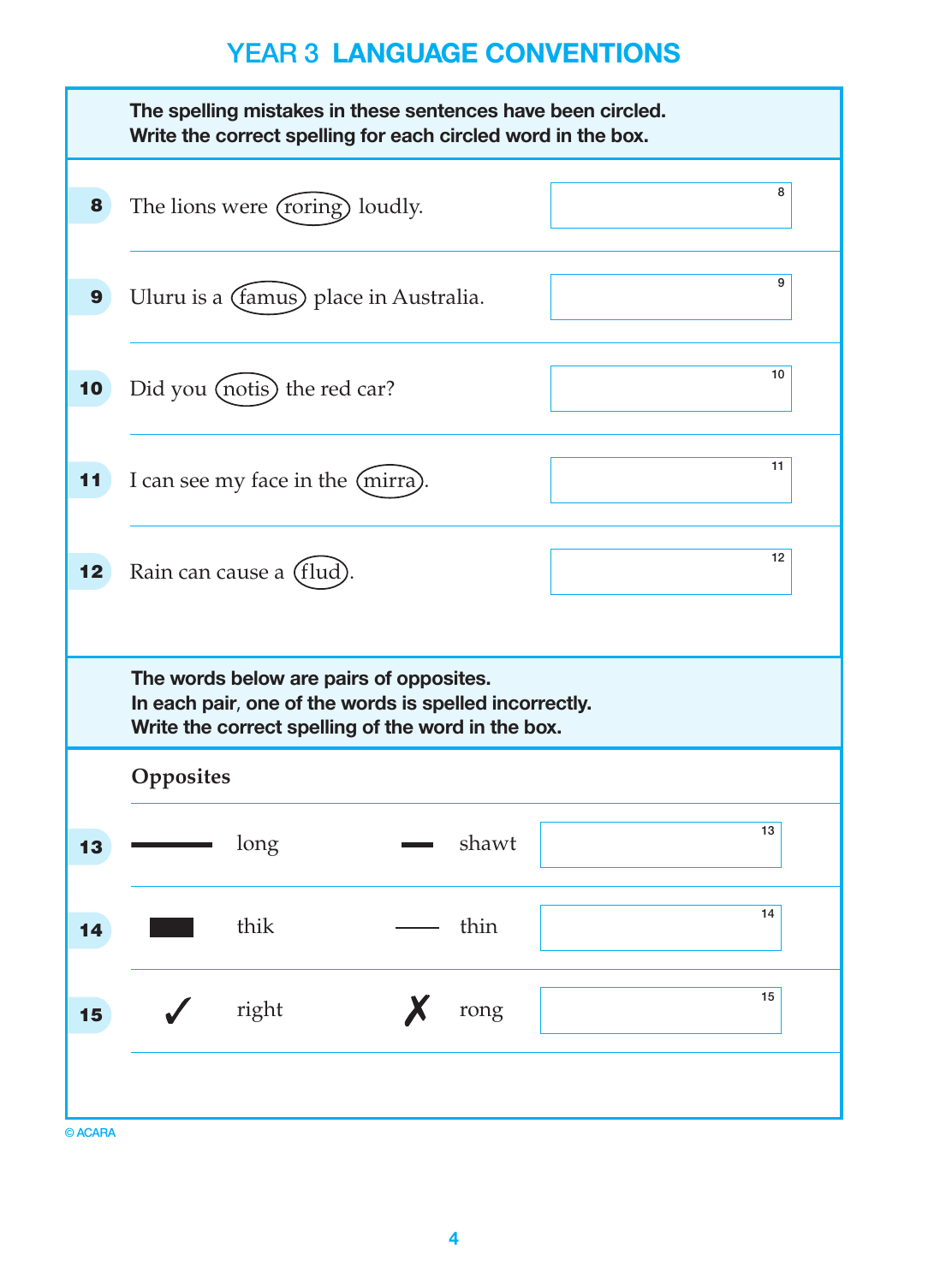|    | Each sentence has one word that is incorrect.<br>Write the correct spelling of the word in the box. |    |
|----|-----------------------------------------------------------------------------------------------------|----|
| 16 | I was verey happy at the park.                                                                      | 16 |
| 17 | We went driveing in the new car.                                                                    | 17 |
| 18 | Jake sumtimes surprises his family by<br>making biscuits for them.                                  | 18 |
| 19 | A nurse helpes sick people.                                                                         | 19 |
| 20 | The bus stoped and the children got on.                                                             | 20 |
| 21 | At school, I lurn many things.                                                                      | 21 |
| 22 | I offen visit my uncle at the weekend.                                                              | 22 |
| 23 | The drink costs two dollers.                                                                        | 23 |
|    |                                                                                                     |    |
|    |                                                                                                     |    |
|    |                                                                                                     |    |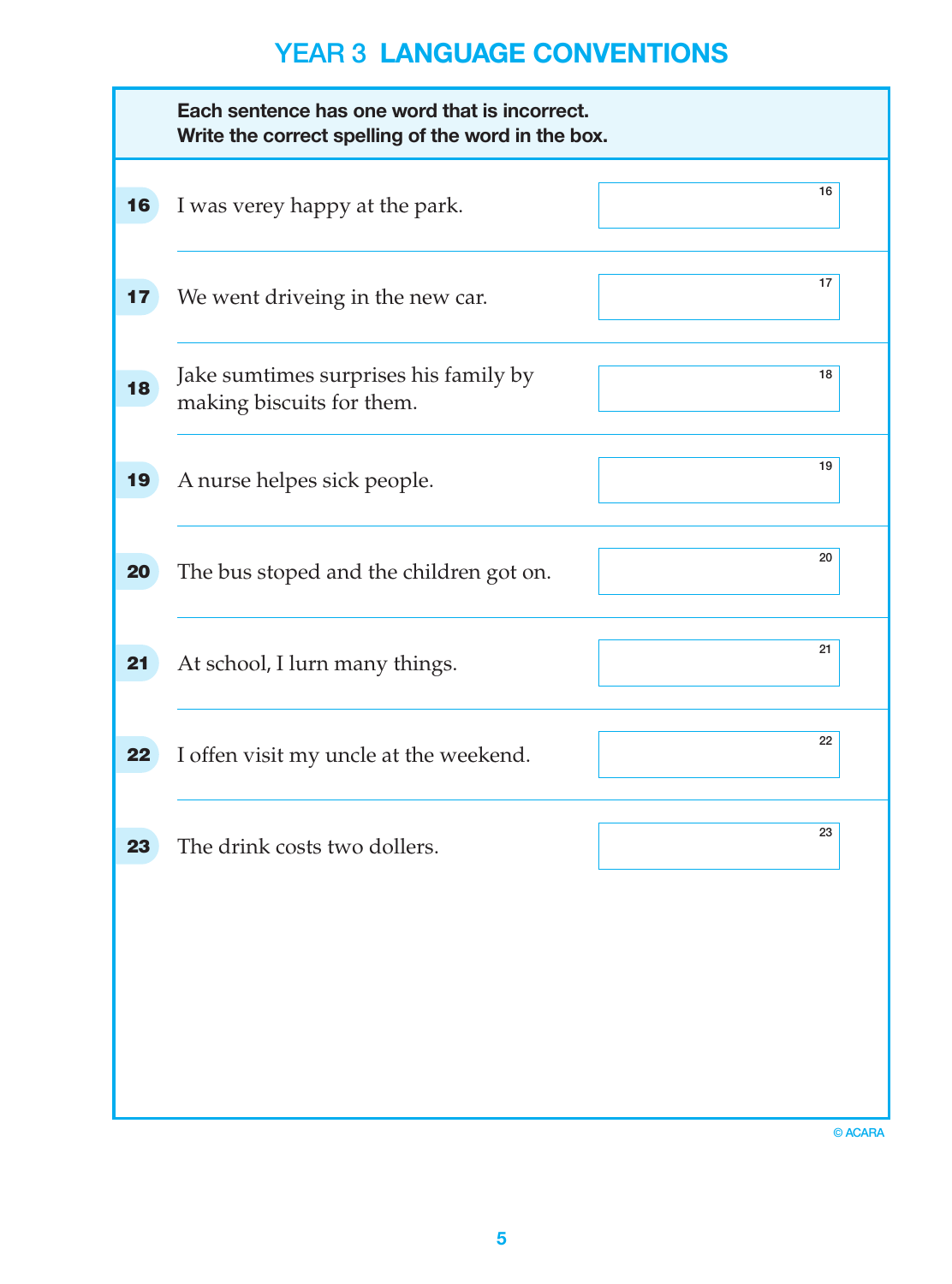|    | For questions 24 to 46 shade one bubble to show your answer.                                    |                                         |      |                                      |           |  |
|----|-------------------------------------------------------------------------------------------------|-----------------------------------------|------|--------------------------------------|-----------|--|
|    | Read the text Polar bears. The text has some gaps.<br>Choose the correct word to fill each gap. |                                         |      |                                      |           |  |
|    | Polar bears                                                                                     |                                         |      |                                      |           |  |
|    | Polar bears live in very cold parts of the world. They                                          |                                         |      | 24                                   | white fur |  |
|    | that blends in with the snow,                                                                   |                                         |      | <b>25</b> they can't be seen easily. |           |  |
|    | 26                                                                                              | thick fur also helps to keep them warm. |      |                                      |           |  |
| 24 | has                                                                                             | had                                     | have | having                               |           |  |
|    |                                                                                                 |                                         |      |                                      |           |  |
| 25 | if                                                                                              | <b>SO</b>                               | but  | also                                 |           |  |
|    |                                                                                                 |                                         |      |                                      |           |  |
| 26 | They                                                                                            | <b>These</b>                            | Them | Their                                |           |  |
|    |                                                                                                 |                                         |      |                                      |           |  |
|    |                                                                                                 |                                         |      |                                      |           |  |
|    |                                                                                                 |                                         |      |                                      |           |  |
|    |                                                                                                 |                                         |      |                                      |           |  |
|    |                                                                                                 |                                         |      |                                      |           |  |
|    |                                                                                                 |                                         |      |                                      |           |  |
|    |                                                                                                 |                                         |      |                                      |           |  |
|    |                                                                                                 |                                         |      |                                      |           |  |
|    |                                                                                                 |                                         |      |                                      |           |  |
|    |                                                                                                 |                                         |      |                                      |           |  |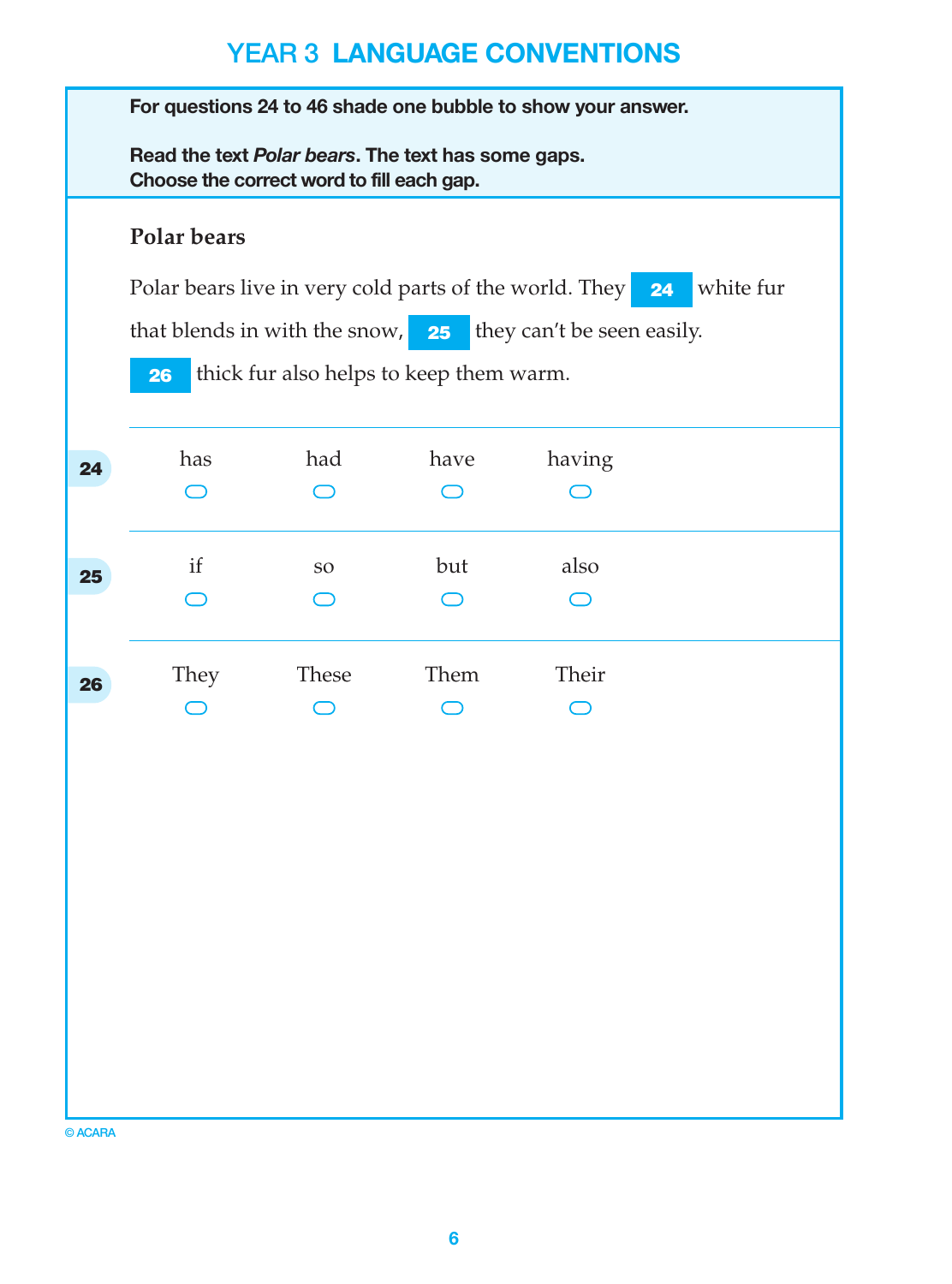| 27 | Which word correctly completes the sentence?          |       |                            |                                                      |  |  |
|----|-------------------------------------------------------|-------|----------------------------|------------------------------------------------------|--|--|
|    | Kate<br>two kittens playing in the grass.             |       |                            |                                                      |  |  |
|    | see                                                   | saw   | sawed                      | seen                                                 |  |  |
|    |                                                       |       |                            |                                                      |  |  |
| 28 |                                                       |       |                            | Which word or words correctly complete the sentence? |  |  |
|    | I found a                                             |       | hiding place than she did. |                                                      |  |  |
|    | best                                                  | good  | better                     | more gooder                                          |  |  |
|    |                                                       |       |                            |                                                      |  |  |
|    |                                                       |       |                            |                                                      |  |  |
| 29 | Which sentence has the correct punctuation?           |       |                            |                                                      |  |  |
|    | When did the last show begin?                         |       |                            |                                                      |  |  |
|    | When the whistle blew the game was over?              |       |                            |                                                      |  |  |
|    | When Lucy was running I saw her trip over?            |       |                            |                                                      |  |  |
|    | When I have finished this book I will lend it to you? |       |                            |                                                      |  |  |
|    |                                                       |       |                            |                                                      |  |  |
| 30 | Which word correctly completes the sentence?          |       |                            |                                                      |  |  |
|    | Jo likes to listen to music                           |       |                            | she is cleaning her room.                            |  |  |
|    | even                                                  | after | while                      | during                                               |  |  |
|    |                                                       |       |                            |                                                      |  |  |
|    |                                                       |       |                            |                                                      |  |  |
|    |                                                       |       |                            |                                                      |  |  |
|    |                                                       |       |                            |                                                      |  |  |
|    |                                                       |       |                            |                                                      |  |  |
|    |                                                       |       |                            |                                                      |  |  |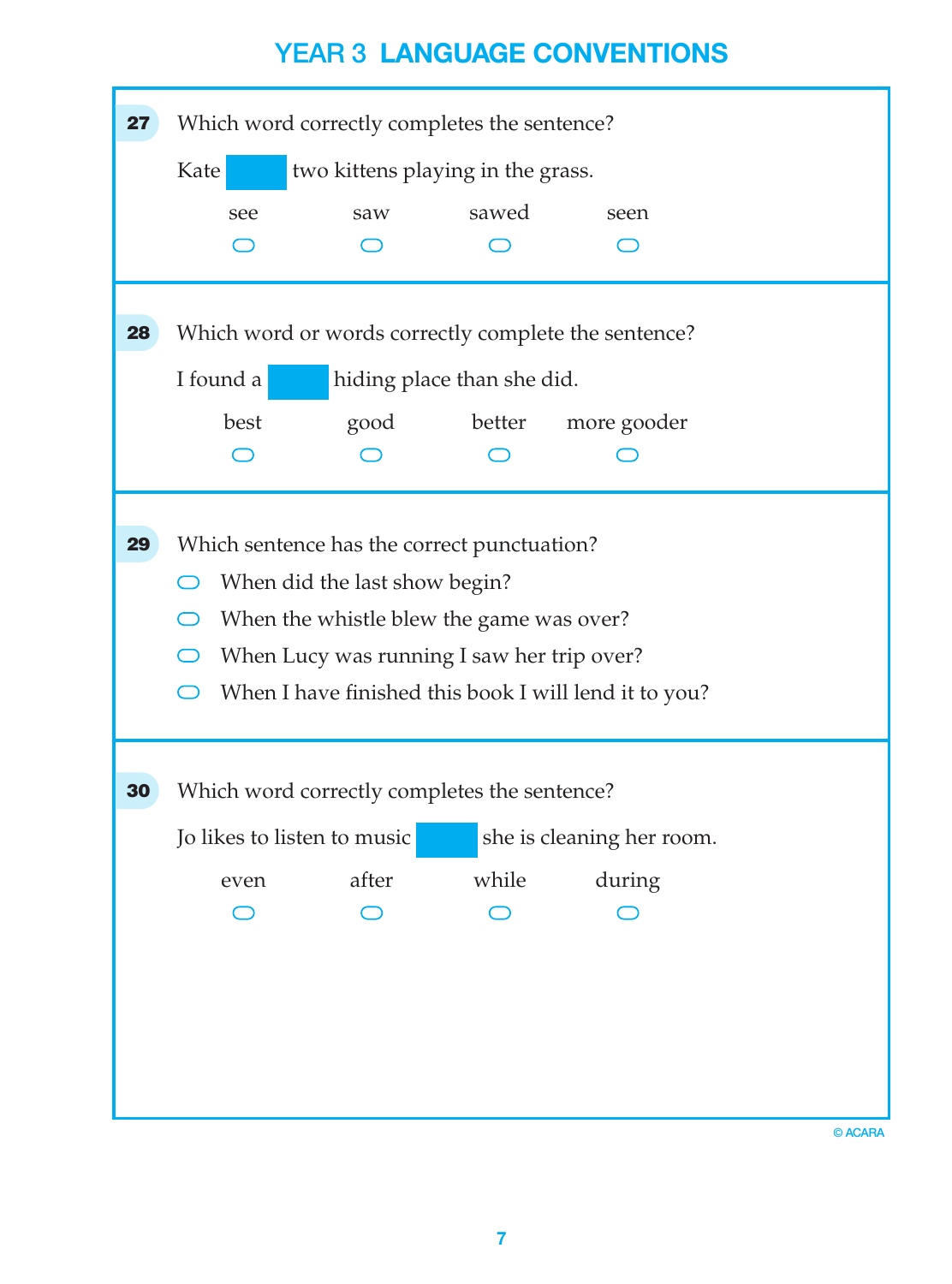|    | Read the text Shooting netball goals. The text has some gaps.<br>Choose the correct word or words to fill each gap. |                                                                                 |  |  |
|----|---------------------------------------------------------------------------------------------------------------------|---------------------------------------------------------------------------------|--|--|
|    | <b>Shooting netball goals</b>                                                                                       |                                                                                 |  |  |
| 31 | First, Jess holds the ball high<br>above her head. Jess stands<br>with her feet<br>apart.                           | slight<br>$\bigcirc$ slightly<br>$\bigcirc$ slighter<br>slightest<br>$\bigcirc$ |  |  |
| 32 | Jess bends her knees<br>before<br>shoots.                                                                           | she<br>$\supset$ she's<br>her<br>hers                                           |  |  |
| 33 | stretches upward<br>and takes her shot.                                                                             | Finally, Jess<br>Finally, jess<br>finally, Jess<br>finally, jess<br>$\bigcap$   |  |  |
|    |                                                                                                                     |                                                                                 |  |  |
|    |                                                                                                                     |                                                                                 |  |  |
|    | Adapted text from Netball Is Catching by Donna Robson, COMET, Number 2, 1998, page 18.                              |                                                                                 |  |  |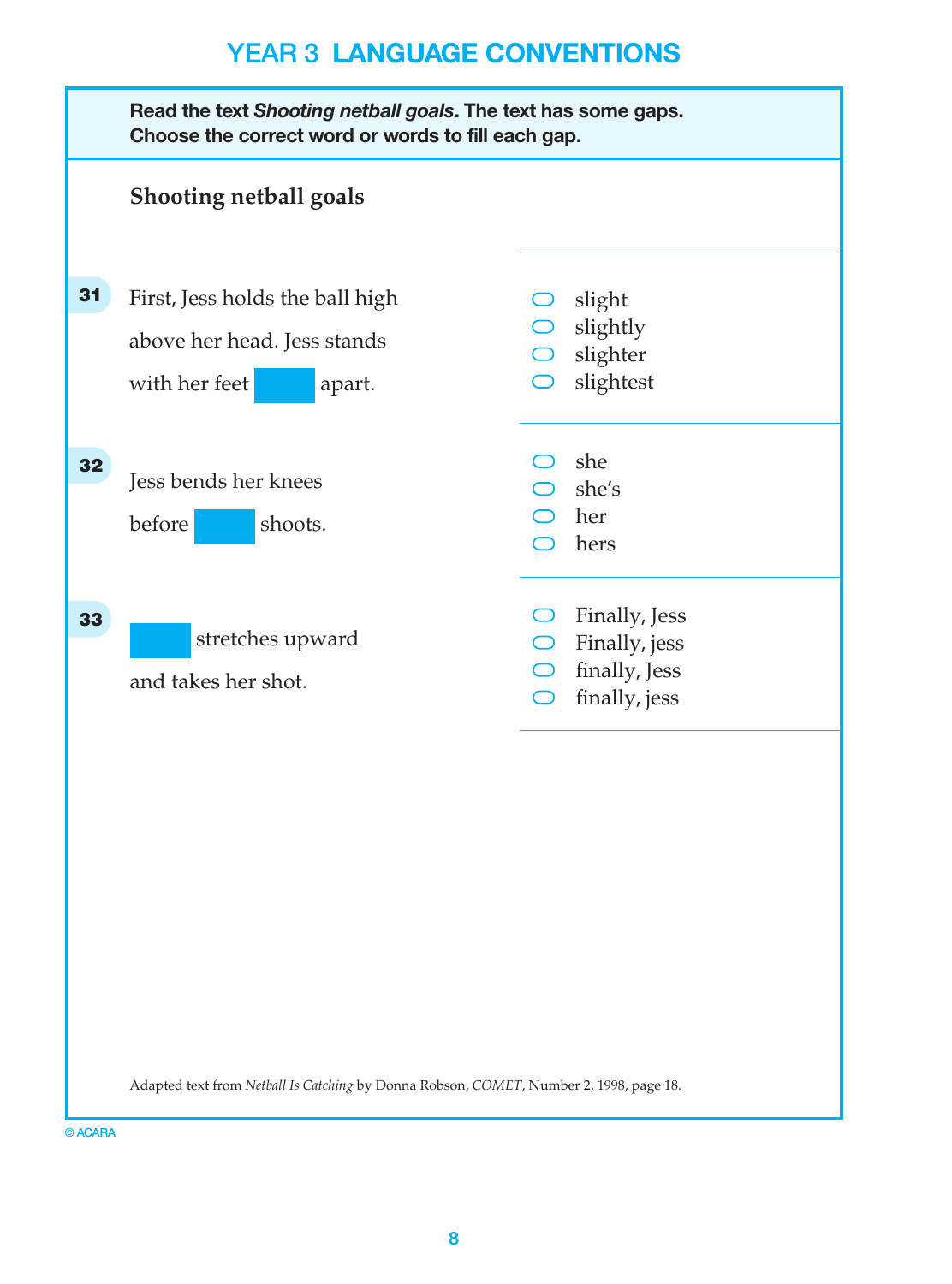| 34 | Which word correctly completes the sentence?                                                 |                                   |                            |                |  |
|----|----------------------------------------------------------------------------------------------|-----------------------------------|----------------------------|----------------|--|
|    | It was an                                                                                    | day.                              |                            |                |  |
|    | fun                                                                                          | good                              | happy                      | exciting       |  |
|    |                                                                                              |                                   |                            |                |  |
|    | Read the text Big race. The text has some gaps.<br>Choose the correct word to fill each gap. |                                   |                            |                |  |
|    | Big race                                                                                     |                                   |                            |                |  |
|    | Lisa is                                                                                      | <b>35</b> in a big race tomorrow. |                            |                |  |
|    | Lisa is my best friend                                                                       | 36                                | 37 <sub>2</sub><br>$\perp$ | she does well. |  |
|    | I really want                                                                                | to win.<br>38                     |                            |                |  |
|    |                                                                                              |                                   |                            |                |  |
| 35 | run                                                                                          | ran                               | runs                       | running        |  |
|    |                                                                                              |                                   |                            |                |  |
| 36 | or                                                                                           | SO <sub>1</sub>                   | then                       | where          |  |
|    |                                                                                              |                                   |                            |                |  |
| 37 | hope                                                                                         | hopes                             | hoped                      | hoping         |  |
|    |                                                                                              |                                   |                            |                |  |
| 38 | me                                                                                           | she                               | him                        | her            |  |
|    |                                                                                              |                                   |                            | $\bigcap$      |  |
|    |                                                                                              |                                   |                            |                |  |
|    |                                                                                              |                                   |                            |                |  |
|    |                                                                                              |                                   |                            |                |  |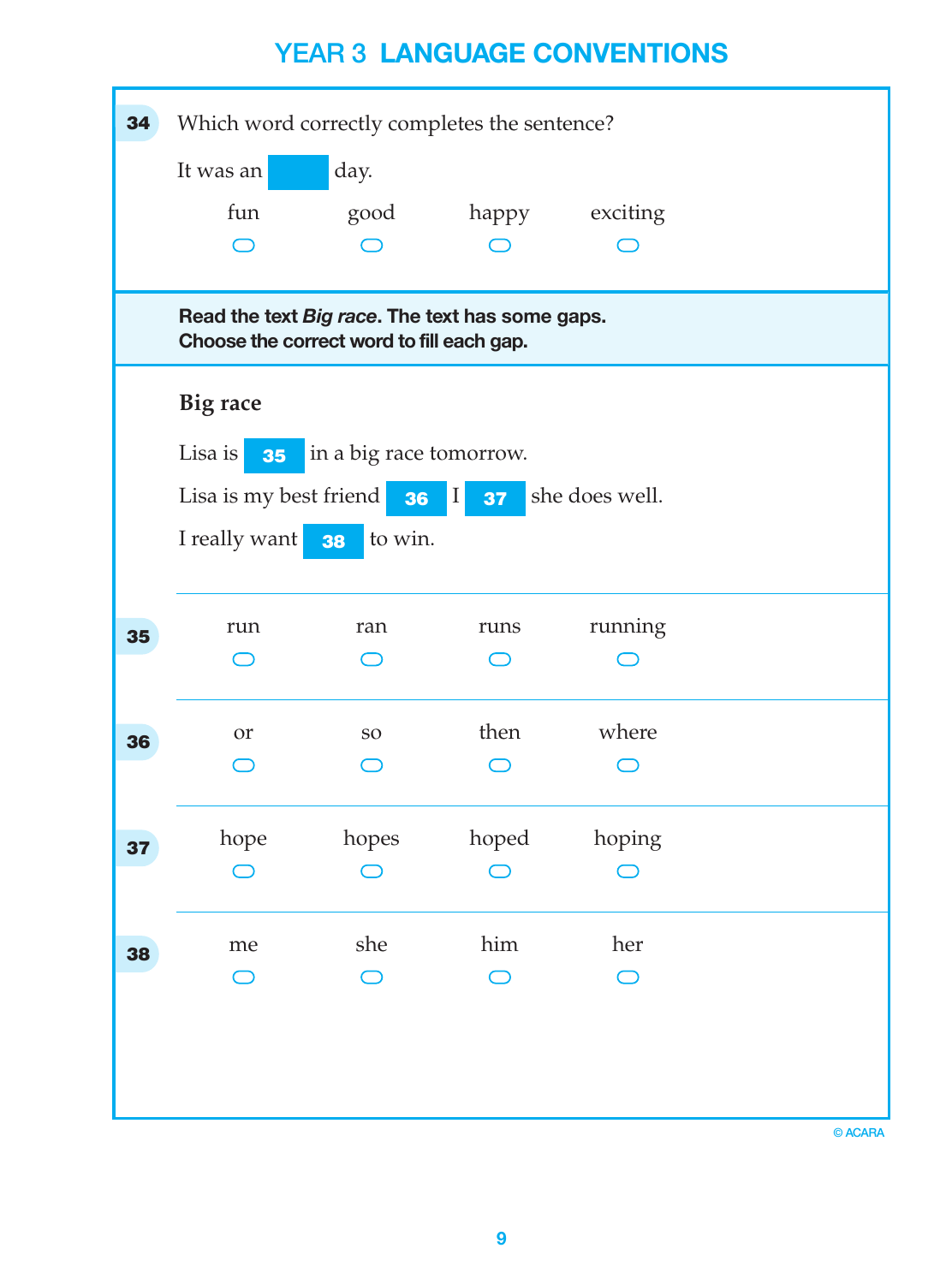|         | Read the text Shopping list. The text has some gaps.<br>Choose the correct word or words to fill each gap. |                      |                   |                                                         |  |  |
|---------|------------------------------------------------------------------------------------------------------------|----------------------|-------------------|---------------------------------------------------------|--|--|
|         | <b>Shopping list</b>                                                                                       |                      |                   |                                                         |  |  |
|         | Dad asked<br>to write a shopping list.<br>39                                                               |                      |                   |                                                         |  |  |
|         | "We need<br>and bananas," he said.<br>$-40$                                                                |                      |                   |                                                         |  |  |
|         | "Did you write all that                                                                                    | 41                   | $^{\prime\prime}$ |                                                         |  |  |
| 39      | josh                                                                                                       | Josh                 | JOSH              | josH                                                    |  |  |
|         |                                                                                                            |                      |                   |                                                         |  |  |
| 40      | bread milk apples                                                                                          |                      |                   |                                                         |  |  |
|         | bread milk, apples                                                                                         |                      |                   |                                                         |  |  |
|         |                                                                                                            | bread, milk, apples  |                   |                                                         |  |  |
|         |                                                                                                            | bread, milk, apples. |                   |                                                         |  |  |
| 41      | down                                                                                                       | down.                | down?             | down!                                                   |  |  |
|         |                                                                                                            |                      |                   |                                                         |  |  |
| 42      |                                                                                                            |                      |                   | Which word can be used instead of the underlined words? |  |  |
|         | I am going to visit my big sister's house tomorrow.<br>I like it at her house.                             |                      |                   |                                                         |  |  |
|         | here                                                                                                       | then                 | there             | where                                                   |  |  |
|         |                                                                                                            |                      |                   |                                                         |  |  |
|         |                                                                                                            |                      |                   |                                                         |  |  |
|         |                                                                                                            |                      |                   |                                                         |  |  |
| © ACARA |                                                                                                            |                      |                   |                                                         |  |  |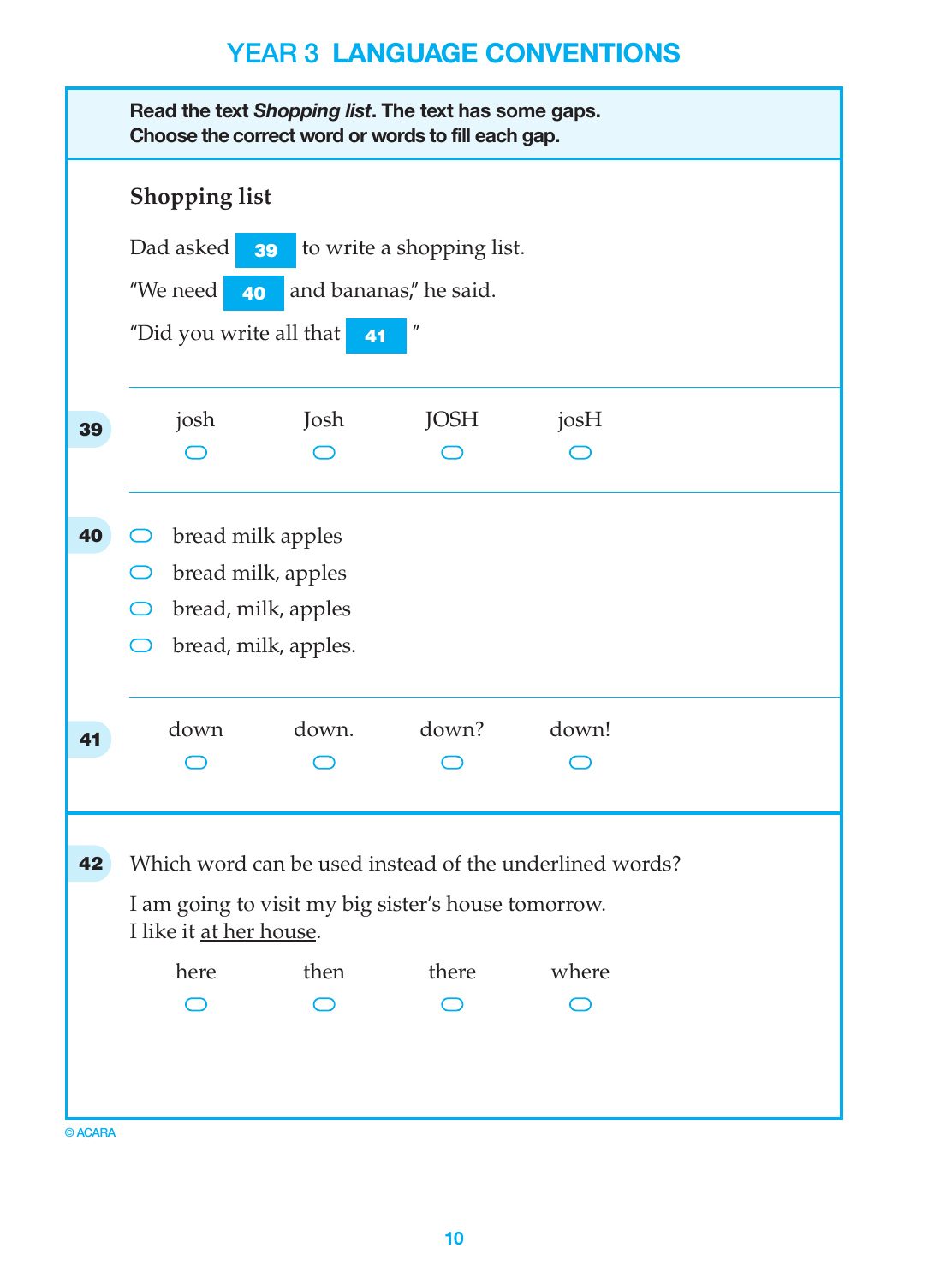| 43 | Which word or words correctly complete the sentence? |                                              |                    |       |         |
|----|------------------------------------------------------|----------------------------------------------|--------------------|-------|---------|
|    | he tied his laces.<br>The boy put on his shoes       |                                              |                    |       |         |
|    | next                                                 |                                              |                    |       |         |
|    | and so                                               |                                              |                    |       |         |
|    | because                                              |                                              |                    |       |         |
|    | and then                                             |                                              |                    |       |         |
|    |                                                      |                                              |                    |       |         |
| 44 |                                                      | Which word correctly completes the sentence? |                    |       |         |
|    | I think I prefer                                     | shoes.                                       |                    |       |         |
|    | this                                                 | that                                         | them               | those |         |
|    |                                                      |                                              |                    |       |         |
|    |                                                      |                                              |                    |       |         |
| 45 |                                                      | Which word correctly completes the sentence? |                    |       |         |
|    | Jan swam the full length                             |                                              | the pool.          |       |         |
|    | to                                                   | <sub>of</sub>                                | by                 | on    |         |
|    |                                                      |                                              |                    |       |         |
|    |                                                      |                                              |                    |       |         |
| 46 | Which sentence is correct?                           |                                              |                    |       |         |
|    |                                                      | My brother and I went riding.                |                    |       |         |
|    |                                                      | My brother and me went riding.               |                    |       |         |
|    |                                                      | Me and my brother went riding.               |                    |       |         |
|    |                                                      | Me and mine brother went riding.             |                    |       |         |
|    |                                                      |                                              | <b>END OF TEST</b> |       |         |
|    |                                                      |                                              |                    |       | © ACARA |